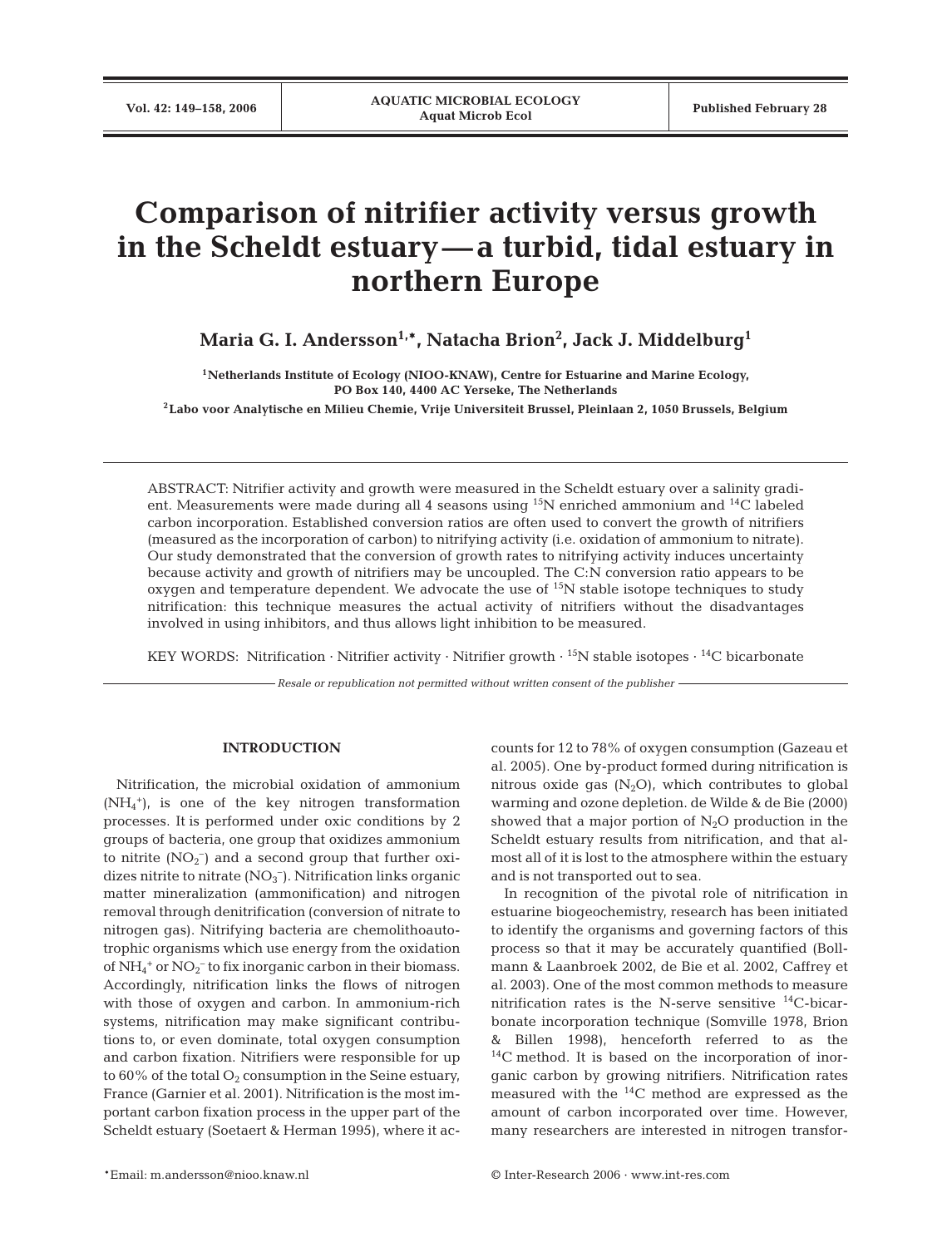mations (rather than nitrifier growth) and use a conversion factor to express these carbon incorporation rates into nitrogen oxidation rates. This approach requires (1) a tight coupling between nitrifier activity  $(NH_4$ <sup>+</sup> oxidation to  $NO<sub>2</sub><sup>-</sup>$  or  $NO<sub>3</sub><sup>-</sup>$ ) and growth (carbon incorporation), and (2) a fixed stoichiometry between the quantity of nitrogen transformed and carbon fixed. Although these 2 requirements are essential for the conversion of C incorporation rates into N oxidation rates, their validity has not been tested thoroughly in natural conditions.

Nitrifying bacteria are relatively slow growing (growth rates between 0.04 and 0.06  $h^{-1}$  (Helder & de Vries 1983), implying that nitrifying communities need time to adapt to environmental changes. Organisms in estuarine systems are submitted to variable biogeochemical conditions. Seasonal factors like temperature, nutrient availability and oxygen concentration can affect nitrifier activity and growth (Carlucci & McNally 1969, Goreau et al. 1980, Berounsky & Nixon 1993, Bodelier et al. 1996, Bollmann et al. 2002). Estuarine nitrifier populations are subject to large environmental variations because of tides and strong salinity gradients across estuaries. Different populations of ammonium oxidizing bacteria occur at estuarine sites with different salinities (de Bie et al. 2001, Bollmann & Laanbroek 2002). In turbid estuaries, nitrifying bacteria are attached to suspended particulate matter in a manner similar to that in a 'fluidized bed reactor' (Owens 1986, Brion & Billen 2000). Particle-attached nitrifiers experience a longer residence time in the estuary, which allows them to develop their population (Brion et al. 2000). However, these particles with associated nitrifiers are subject to repeated cycles of settling and resuspension. Given these multiple causes of environmental variability, one might question whether nitrifier growth (as measured with the  $^{14}C$ method) and activity are coupled. The main aim of the present study was to assess whether nitrifier activity and growth are so tightly coupled that nitrogen oxidation can be estimated from carbon incorporation in combination with conversion factors. In parallel with the  $^{14}$ C method, nitrification rates in the Scheldt estuary were measured with a stable isotope technique where  $^{15}{\rm N}$  labeled  $\rm NH_4{}^+$ was added and the appearance of  $^{15}N$  in  $NO_3^-$  after incubation was measured.

## **MATERIALS AND METHODS**

**Study area.** The Scheldt estuary is located in the southwest of the Netherlands and Belgium. The estuary is fed by the Scheldt river which originates in northern France (St. Quentin) and flows into the North Sea near Vlissingen (Netherlands). The Scheldt estuary constitutes a dynamic environment: it is turbid and

well mixed, with a water residence time of about 2 mo (Heip 1988). The tidal amplitude is high, ranging from 3.8 m in the western to 5.2 m in the eastern part, and the estuary is about 100 km long covering an area of ~300 km2 . The total catchment area of the Scheldt river is  $22000 \mathrm{km^2}$ , contains several large industrial areas, and supports a population of approximately 10 million (Soetaert et al. 2005). Compared to other tidal estuaries, the maximum turbidity values in the Scheldt are low and the zone of maximum turbidity less pronounced. The river and its tributaries are a major drain for industrial and domestic waste discharges, which are not all treated in waste water treatment plants. Water quality is poor in the greater part of the river and the eastern part of the estuary (Baeyens et al. 1998). Until the mid 1970s discharges caused an increase in nutrient levels, but after the end of the 1970s nutrient loading decreased and the oxic conditions of the Scheldt estuary improved (Soetaert et al. 2005). In the early 1970s denitrification occurred in the water column, but since 1980 water column denitrification has been reduced and a nitrification front has progressed toward the freshwater section. Water column denitrification has not occurred since 1990, and since 2000 most nitrification has occurred in the upstream region (Soetaert et al. 2005). Nevertheless, nitrification is the most pervasive process of the nitrogen cycle in the Scheldt estuary.

**Sampling.** During 2003, 4 cruises were conducted with RV 'Luctor' in January, April, July, and October, 1 in each of 4 seasons. Five stations were sampled during every cruise. The stations were of fixed salinity but their exact location varied depending on tide and discharge. The salinities of the 5 stations were 0, 2, 8, 18 and 28, and these numbers are used as station names from this point onwards. Stn 0 was located close to Dendermonde, Belgium, 122 km from the mouth of the estuary, whereas Stn 28 was located at the mouth of the estuary, close to Vlissingen, the Netherlands (Fig. 1). Since the stations were situated along a salinity gradient, nutrient and oxygen concentrations and bacterial communities differed among the 5. Water was sampled in 201 Niskin bottles from approximately 2 m depth and subsampled immediately after retrieval of each bottle.

**Concentration measurements.** Samples were taken from 17 fixed monitoring stations along a transect through a salinity gradient that ranged from 0 to marine. The water was filtered through preweighed, precombusted Whatman GF/F filters (47 mm), stored frozen, and then analyzed for ammonium, nitrate and nitrite using automated colorimetric techniques. The filters were weighed and analyzed for concentrations of suspended particulate matter (SPM) and particulate organic carbon and nitrogen using a Carlo Erba NA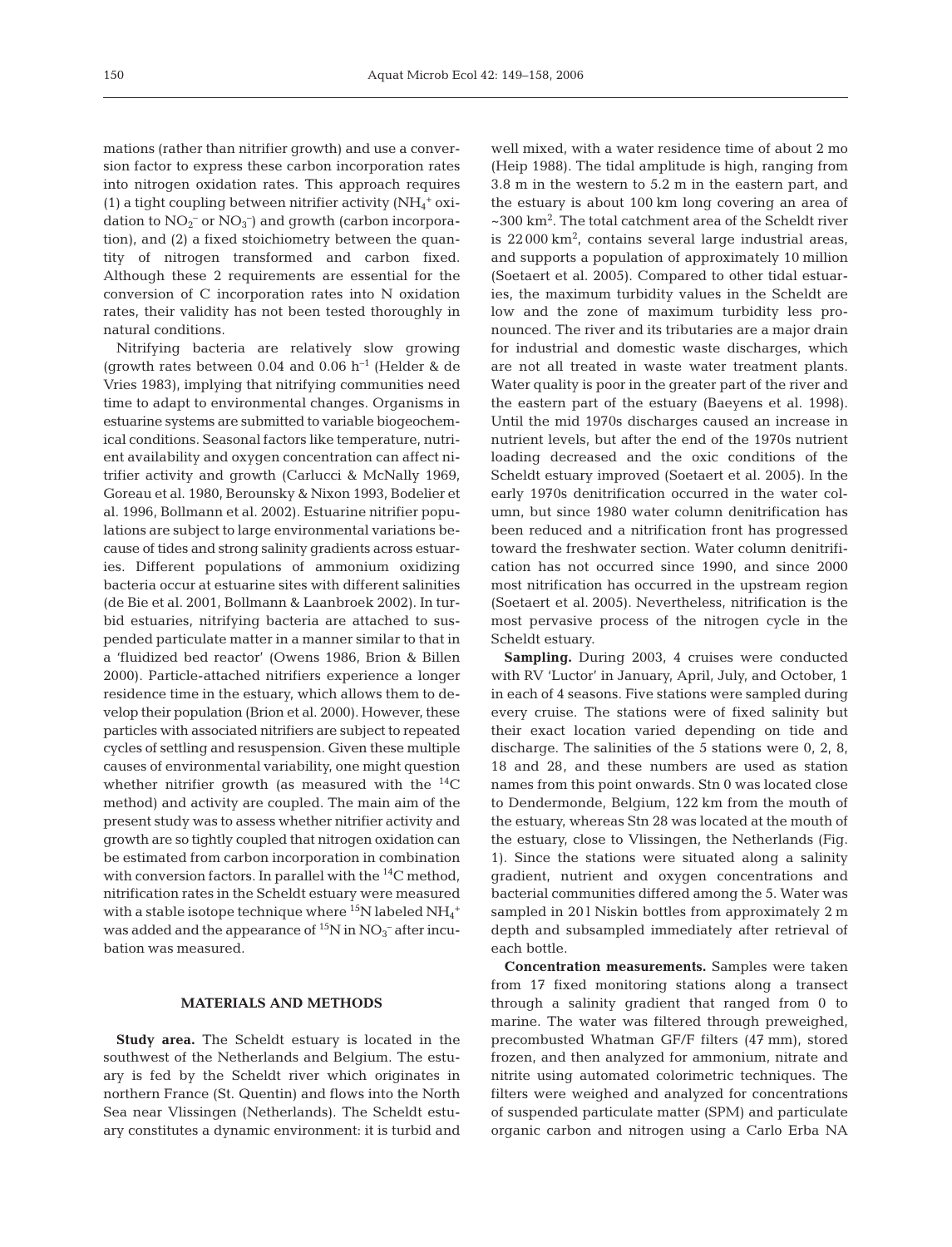1500 elemental analyzer (Nieuwenhuize et al. 1994). Salinity, temperature and oxygen were measured at all 17 stations.

**Nitrification measurements.** *15N method:* Water samples were spiked with  $98\%$  <sup>15</sup>N-labeled NH<sub>4</sub><sup>+</sup>, at levels that approximated 2.5% of ambient  $NH_4^+$  concentration. Samples were incubated at *in situ* temperatures in dark bottles in a tank with running estuarine water. Incubations were terminated after 3, 6, 9, 12 and 24 h by filtration through precombusted Whatman GF/F filters (20 mm). MgO (3 g  $l^{-1}$ ) and (depending on salinity of the sample) NaCl were added to the water immediately after filtration, to a final salinity of 35. Measurements of  $\delta^{15}\text{NH}_4{}^+$  and  $\delta^{15}\text{NO}_3{}^-$  were based on the diffusion method of Sigman et al. (1997) and Holmes et al. (1998), as modified by Middelburg & Nieuwenhuize (2001) in order to extract the  $\mathrm{NH}_4{}^+$  from the water. The  $NH_4^+$  dissolved in water samples was converted to ammonia gas  $(NH_3)$  under alkaline conditions. The  $NH<sub>3</sub>$  was then trapped as ammonium sulfate on an acidified precombusted Whatman GF/D 10 mm filter, sandwiched between two 2.5 cm, 10 µm pore size Teflon membranes. After trapping  $NH<sub>4</sub>$ <sup>+</sup> in the sample, Devarda's alloy was added to convert all  $\rm NO_3^-$  to  $\rm NH_4^+$ , which was then extracted as described above. Since all the original NH4 <sup>+</sup> was removed during the first step, NH4 <sup>+</sup> trapped on the second filter was completely derived from  $NO_3^-$ . The <sup>15</sup>N content of the GF/D filters was determined using a Fisons NA 1500 elemental analyzer coupled to a Finnigan Delta S masspectrometer via a Conflo II interface. During incubation, the <sup>15</sup>N label added as NH4 <sup>+</sup> was oxidized through nitrification and appeared in  $NO<sub>3</sub><sup>-</sup>$  (see Fig. 3). Control experiments (to which the nitrification inhibitors N-serve and chlo-



Fig. 1. Scheldt estuary. Numbers indicate salinity and approximate location of stations

rate [see below] were added) showed no transfer of  $^{15}N$ from the  $NH_4^+$  to  $NO_3^-$  pool during 24 h.

When the increase of  $^{15}N$  in  $NO_3^-$  was linear (see Fig. 3a) a linear regression was fitted, but in some cases a curve gave a better fit (see Fig.3b, 'Results'):

$$
Y = a_0 - a_1 e^{-kt} \tag{1}
$$

Results from these regressions were used to calculate nitrification rates  $(R_N)$  using the following equation (Dugdale & Goering 1967):

$$
R_N = \frac{b}{\left(\alpha_{\text{NH}_4^+} - \alpha_n\right)} \text{[NO}_3^- \text{]}
$$
 (2)

where *b* is the slope obtained from the linear regression or the initial slope obtained with the fitted curve (atom% <sup>15</sup>N h<sup>-1</sup>),  $\alpha_{NH_4^+}$  is the initial <sup>15</sup>N content in  $NH_4^+$  after addition of <sup>15</sup>N,  $\alpha_n$  is the natural abundance of  ${}^{15}N$  in  $NH_4^+$ , and  $[NO_3^-]$  is the average *in*  $situ$  concentration of  $NO<sub>3</sub><sup>-</sup>$  during incubation, which was measured on the filtered water sample as described above. The estimated errors of  $R_N$  were obtained from the variance/ covariance matrix of the fitted parameters and error propagation. Eq. (2) does not take other processes such as uptake or regeneration into account. Uptake of NH<sub>4</sub><sup>+</sup> should not affect the fraction of  $^{15}N$  in  $NH_4$ <sup>+</sup> and consequently not influence the nitrification rate. If a high uptake of NO3 – occurred, the calculated nitrification rates would be underestimated. Parallel measurements of the uptake of  $NH_4^+$  and  $NO_3^-$  demonstrated that  $NH_4^+$  is taken up to a much larger extent than  $NO<sub>3</sub>^-$ . Regeneration of  $NH_4^+$  would dilute the <sup>15</sup>N content of  $NH_4^+$ and cause nitrification rates to be underestimated at high regeneration rates.

> *14C method:* Carbon incorporation by autotrophic nitrifiers was measured with the inhibitor based  $^{14}$ C-bicarbonate incorporation technique as described by Brion & Billen (1998). Water samples, taken from the same Niskin bottle as the samples used for the  $^{15}N$ method, were spiked with  $^{14}$ C-bicarbonate (50 mCi mmol<sup>-1</sup>, Amersham) to a final concentration of 5  $\mu$ mol l<sup>-1</sup> and incubated in dark bottles in the tank mentioned above. Carbon incorporation was measured at 3 time intervals over a 9 to 24 h period. Incorporation due to nitrifier growth was determined using the difference between the amount of  $H^{14}CO_3^-$  incorporated in samples with and without nitrificationspecific inhibitors. N-serve (2-chloro-6 trichloromethyl pyridine; 5 mg  $ml^{-1}$ ) and sodium chlorate (NaCl $O_{3}$ ; 10 mM)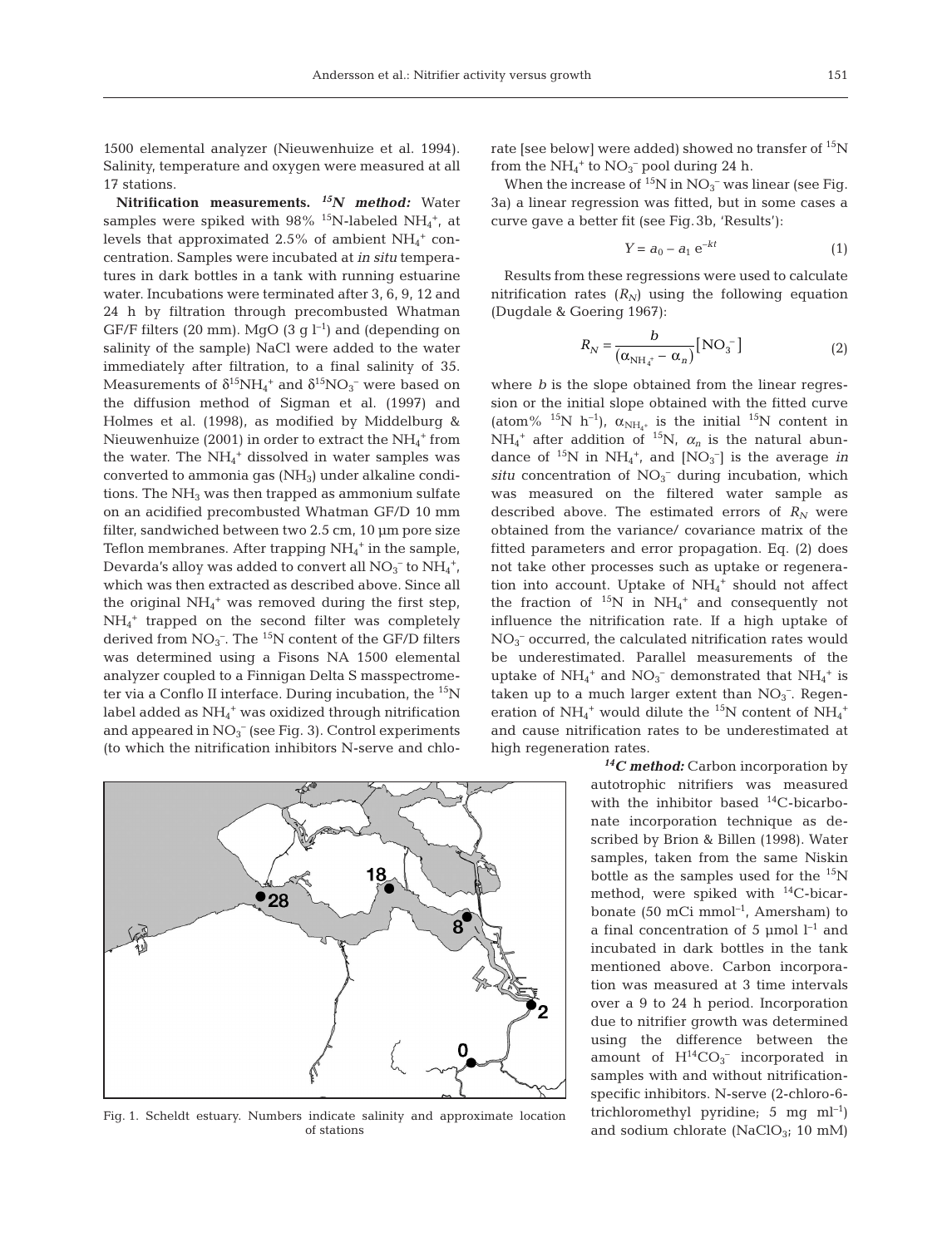

Fig. 2. Concentrations of  $NH_4^+$ ,  $NO_3^- + NO_2^-$ ,  $O_2$  and suspended particulate matter (SPM) in the pelagic zone of the Scheldt estuary during 2003

were used to inhibit the ammonium and nitrite oxidation, respectively. Nitrification rates (expressed in  $nM C h^{-1}$ ) were calculated as the slope difference of linear regression lines of C incorporation versus time between samples with and without the inhibitor.

**Pilot study.** Prior to initiation of the field experiments, a pilot experiment was conducted. In November 2002, water from a fresh water station in the Scheldt estuary was sampled and nitrification rates were measured using the  $^{15}N$  and  $^{14}C$  method (as described above) in a laboratory where more extensive sampling was possible than during a cruise. Moreover, incubations with the 15N method were performed under dark and light (approximately 200 µmol photons  $m^{-2}$  s<sup>-1</sup>) conditions to assess the light dependence of nitrification.

## **RESULTS**

## **Concentration measurements**

Concentrations of  $NH_4^+$  and  $NO_3^-$  +  $NO_2^-$  showed a similar pattern in all seasons (Fig. 2).  $NH_4^+$  concentrations were highest in the fresh water section of the estuary  $(≤150 \mu M)$  and decreased with increasing salinity. The decrease was faster during July and October.  $NO_3^-$  +  $NO_2^-$  concentrations in the fresh water section were around 300 µM, either increased or were uniform until a salinity of  $~10$ , and from there decreased throughout the estuary. The decrease of  $NH_4^+$  and increase of  $NO_3^-$  in the upper estuary reflected intensive nitrification. The  $O<sub>2</sub>$  concentration varied among seasons and also along the estuary transect. Oxygen concentrations were generally low in the upper part of the estuary, even hypoxic during July and October. Oxygen concentrations increased toward the mouth of the estuary and reached saturation levels and even supersaturation (415 µM) in April. The SPM varied from 250 mg  $l^{-1}$  in fresh water in October to 10 mg  $l^{-1}$  in marine water in January. Water temperature varied with season and was recorded at 4, 10, 20 and 14**°**C in January, April, July and October, respectively.

# **Nitrification rates**

In most samples, the  $^{15}N$  in  $NO_3^-$  showed a linear increase with time (Fig. 3b), but for some (Fig. 3a) the increase was non-linear. Non linearity could be explained by substrate limitation, as shown in the comparison of  $NO<sub>3</sub><sup>-</sup>$  production at Stns 0 and 2. At Stn 2 the  $\mathrm{NH_4}^+$  concentration at the start of incubation was 14 µM

and the nitrification rate was 124 nM  $h^{-1}$ , which meant that only 16% of the initial  $NH_4$ <sup>+</sup> was consumed during the 24 h incubation. At Stn 0 the initial  $NH_4^+$  concentration was 4 µM and the nitrification rate was



Fig. 3. (a,b)  $NO<sub>3</sub><sup>-</sup>$  produced and (c,d) carbon incorporated at Stns 0 and 2 in July 2003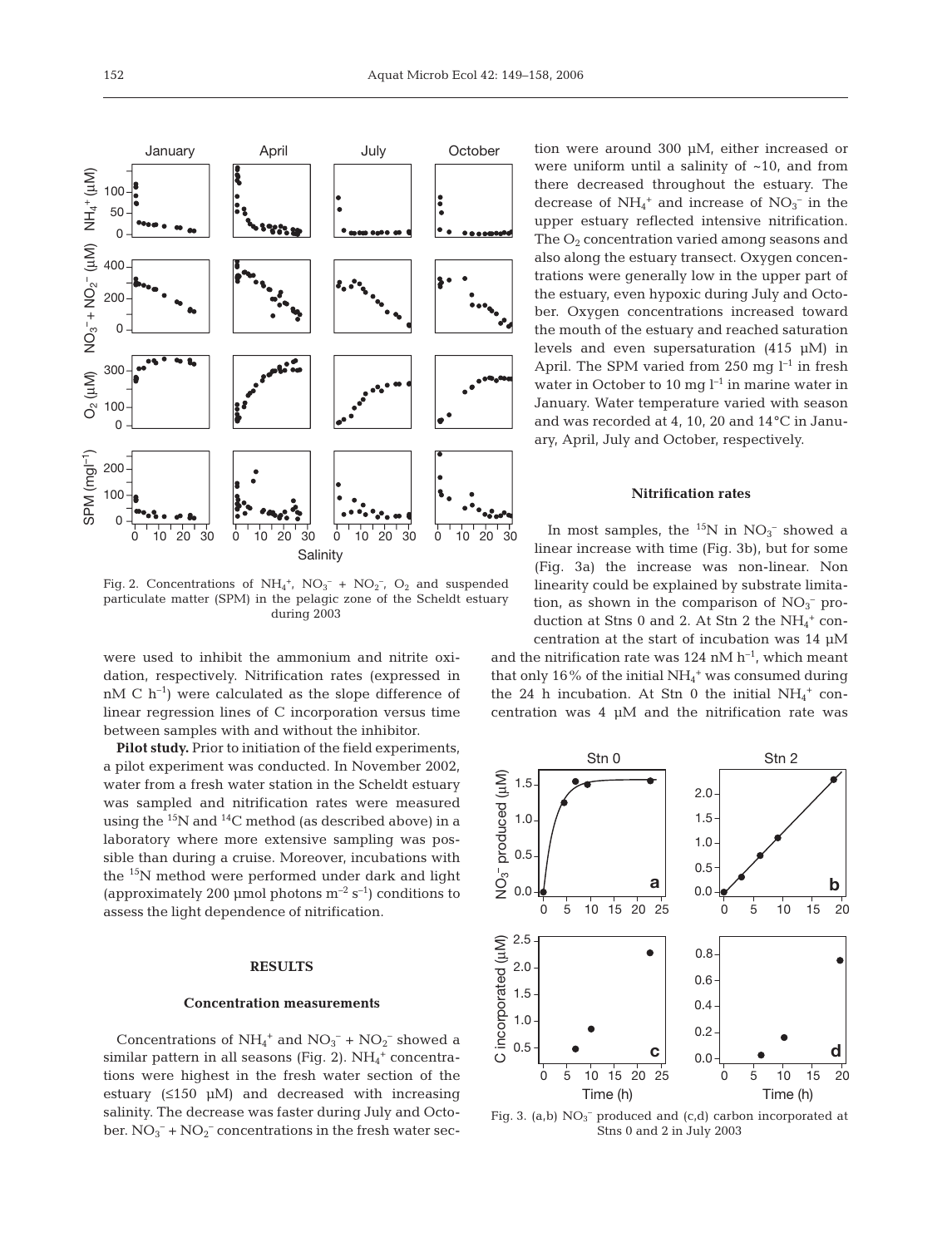

Fig. 4. Nitrification rates measured with (top row) <sup>15</sup>N method or (bottom row) <sup>14</sup>C method during 4 seasons over a salinity gradient. For details of the 2 methods, see 'Materials and methods'. (•) Not detectable; errors are SE calculated from fitted parameters

621 nM  $h^{-1}$ . At this rate, the initial stock of  $NH_4^+$  was consumed within 6 h of the incubation. Regeneration of NH4 <sup>+</sup> during incubation may also have contributed to the non-linear increase of  ${}^{15}N$  in  $NO_3^-$ ; in this case,  $^{15}$ N label in the NH<sub>4</sub><sup>+</sup> pool would have become diluted. Although further transfer of <sup>15</sup>N from  $NH_4^+$  to  $NO_3^-$ 

could not be detected after 6 h (Fig. 3a), nitrifier growth and likely nitrification of regenerated  $NH_4$ <sup>+</sup> still continued for at least several hours at the same rate (Fig. 3c). Highest nitrification rates were recorded with both methods in the fresh water region of the estuary and decreased toward the North Sea, similar to the observed pattern of  $\mathrm{NH}_4^+$ concentrations (Figs. 2 & 4). With the 15N method, nitrification rates ranged from 700 nM N  $h^{-1}$  in October to 150 nM N  $h^{-1}$  in April in fresh water, and from 20 nM N  $h^{-1}$  to not detectable in marine water. With the  $^{14}$ C method, rates at Stn 0 ranged from 150 nM C h–1 in October to not detectable in January. Nitrification rates decreased toward Stn 28 where values from 1 nM C  $h^{-1}$  in January to 10 nM C  $h^{-1}$  in October were measured (Table 1).

In January, high rates were measured with the <sup>15</sup>N method and not detectable or very low rates with the  $^{14}$ C method (Fig. 4, Table 1). In April, the 15N method also showed relatively high activity compared to growth when measured using the  $^{14}C$  method

at Stn 8. This corresponded to an increase in SPM content at this station during this season (Fig. 2). The error was larger when a fitted curve was used to calculate nitrification rates (Fig. 4 & Table 1). This observation should be taken into account when interpreting results.

Table 1. Comparison of nitrification rates measured with  $^{15}N$  and  $^{14}C$  methods (see 'Materials and methods') at 5 salinities during 4 seasons. Curve (C): nitrification rate for 15N method calculated using fitted curve, Line (L): nitrification rate for 15N method calculated using fitted line, nd: not detectable, errors are SE calculated from fitted parameters

| Salinity Month |                          | 15 <sub>N</sub><br>$(nM N h^{-1})$          | $^{14}$ C<br>$(nM C h^{-1})$                                      | N:C<br>ratio                               | Calculation<br>method |
|----------------|--------------------------|---------------------------------------------|-------------------------------------------------------------------|--------------------------------------------|-----------------------|
| $\Omega$       | Jan                      | $395.2 \pm 251.0$                           | nd                                                                | nd                                         | $\mathcal{C}$         |
|                | Apr                      | $146.6 \pm 5.0$                             | $44.1 \pm 3.0$                                                    | $3.3 \pm 0.3$                              | L                     |
|                | Jul                      | $620.9 \pm 106.8$                           | $114.0 \pm 0.3$                                                   | $5.4 \pm 0.9$                              | C                     |
|                | Oct                      | $701.5 \pm 22.1$                            | $150.0 \pm 27.0$                                                  | $4.7 \pm 0.9$                              | L                     |
| $\overline{2}$ | Jan                      | $437.3 \pm 105.2$                           | $8.9 \pm 1.2$                                                     | $49.2 \pm 13.5$                            | L                     |
|                | Apr                      | $97.2 \pm 10.4$                             | $14.6 \pm 2.5$                                                    | $6.7 \pm 1.4$                              | L                     |
|                | Jul                      | $124.3 \pm 1.9$                             | $55.5 \pm 6.3$                                                    | $2.2 \pm 0.3$                              | L                     |
|                | Oct                      | $696.8 \pm 68.7$                            | $117.8 \pm 14.2$                                                  | $5.9 \pm 0.9$                              | L                     |
| 8              | Jan                      | $59.5 \pm 18.8$                             | $5.5 \pm 0.1$                                                     | $10.8 \pm 3.4$                             | $\mathcal{C}$         |
|                | Apr                      | $116.7 \pm 14.0$                            | $1.9 \pm 2.5$                                                     | $60.2 \pm 77.2$                            | L                     |
|                | Jul                      | $254.0 \pm 125.0$                           | $26.5 \pm 17.3$                                                   | $9.6 \pm 7.8$                              | C                     |
|                | Oct                      | $96.5 \pm 10.5$                             | $29.8 \pm 1.0$                                                    | $3.2 \pm 0.4$                              | L                     |
| 18             | Jan<br>Apr<br>Jul<br>Oct | $23.5 \pm 9.3$<br>nd<br>$6.9 \pm 1.8$<br>nd | $1.7 \pm 0.2$<br>nd<br>nd<br>$2.0 \pm 0.6$                        | $13.7 \pm 5.8$<br>nd<br>nd<br>nd           | $\mathcal{C}$<br>L    |
| 28             | Jan<br>Apr<br>Jul<br>Oct | $4.0 \pm 1.1$<br>nd<br>nd<br>$19.7 \pm 0.7$ | $0.6 \pm 0.2$<br>$2.6 \pm 7.2$<br>$2.9 \pm 5.0$<br>$11.3 \pm 7.6$ | $6.8 \pm 2.7$<br>nd<br>nd<br>$1.7 \pm 1.2$ | I.<br>L               |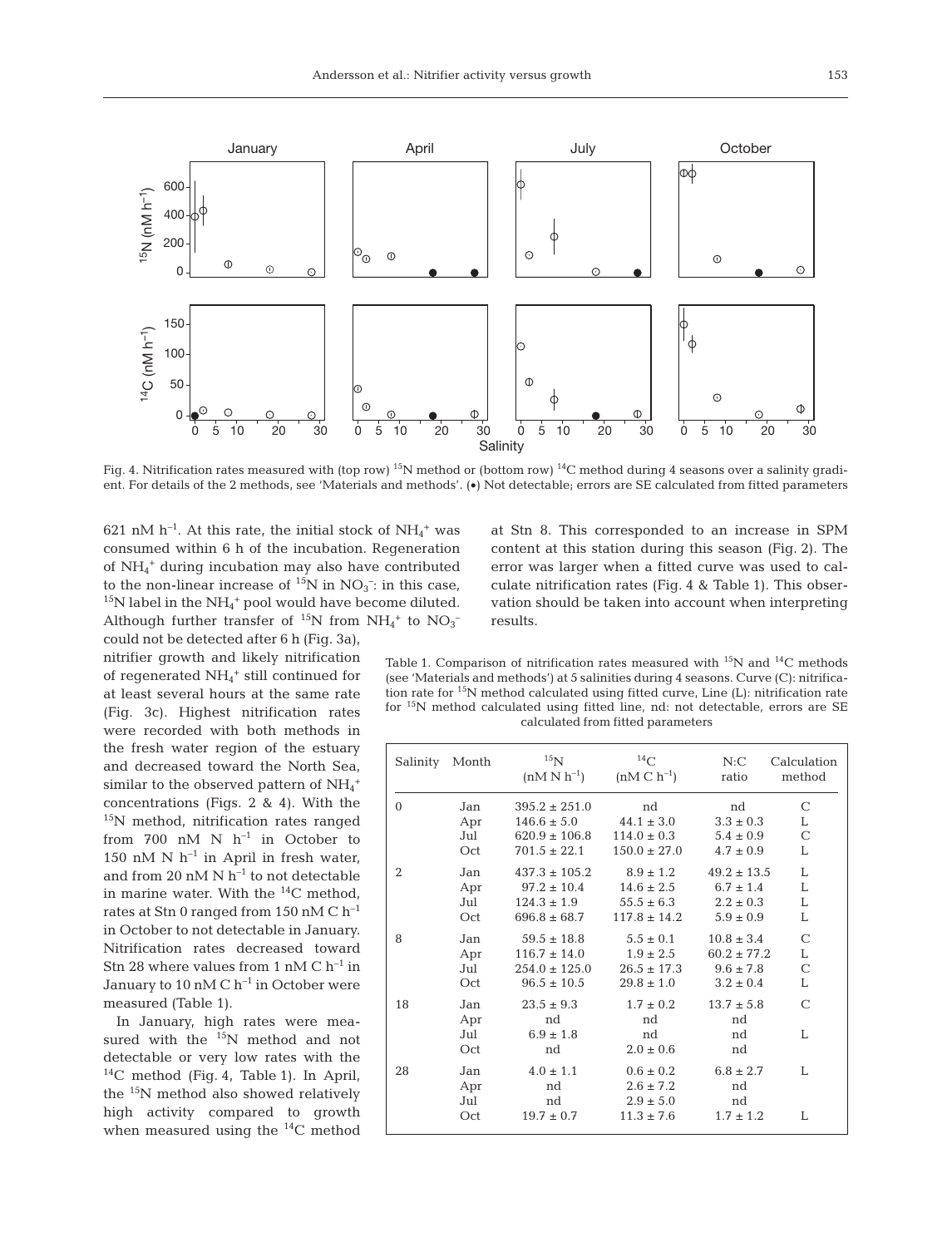## **Pilot study**

NO3 – produced during the light and dark incubations is shown in Fig. 5a. It appears that nitrification was linear up to 24 h and is a light sensitive process.  $\mathrm{NH}_4^+$ concentration at the start of the incubation was 102 µM and nitrification rates from light and dark incubations were  $443 \pm 9$  and  $792 \pm 17$  nM N h<sup>-1</sup>, respectively. Accordingly, 44% of the nitrification activity was inhibited by the light. Parallel incubations in the dark with the <sup>14</sup>C method revealed a rate of 197  $\pm$  16 nM C h<sup>-1</sup> (Fig. 5b). When we combined  ${}^{14}C$  and  ${}^{15}N$  methods for dark incubations we observed that  $4.0 \pm 0.3$  moles of nitrogen were transformed for each mole of carbon fixed.

## **DISCUSSION**

Given that nitrification plays a pivotal role in estuarine biogeochemistry, it is essential to have a reliable and accurate technique to quantify the actual activity of ammonium and nitrite oxidizing bacteria. This is especially true when the results are to be used to calculate nitrogen budgets. The 14C method (Somville 1978) is probably the most common way to measure nitrification and is based on quantifying presence and growth of nitrifying bacteria (Brion & Billen 1998). This approach is an excellent way to determine whether nitrifying bacteria are growing, but it can not be used directly as a quantitative measure of nitrification. Nitrification rates obtained from the 14C method (in carbon units) need to be converted into nitrogen units to be relevant in a nitrogen context. This conversion requires knowledge of how much carbon is fixed by the nitrifier community in order to oxidize a known amount of ammonium to nitrate, and was the subject of extensive research during the 1970s and 1980s (Table 2).

Literature values for conversion ratios have often been determined under optimal laboratory growth conditions on pure strains of oxidizing bacteria, e.g. *Nitrosomonas* or *Nitrospira* strains for ammonium oxidation and *Nitrobacter* strains for nitrite oxidation. These studies (Table 2) revealed highly variable results, with N:C ratios ranging from 6.0 (Owens 1986) to 18.9 (Helder & de Vries 1983). It is questionable whether these ratios are applicable in nature where environmental conditions as well as bacterial populations and composition are variable. Factors such as temperature (Bianchi et al. 1997), salinity (Feliatra & Bianchi 1993), oxygen concentrations (Carlucci & Mc-Nally 1969, Goreau et al. 1980), and substrate availability (Belser 1984) can affect the N:C ratio. The assumption that slow-growing nitrifiers (Helder & de Vries 1983) have a conversion factor similar to nitrifiers under optimal growth conditions, in such a heterogeneous and highly variable system as an estuary, is quite possibly erroneous. Considering that even optimal growing populations have variable N:C ratios (Table 2), the applicability of a single, constant conversion factor is even more dubious.

Several studies have expressed strong concerns over this issue. For example, one study conducted under optimal growth conditions produced a low N:C ratio, because the bacteria needed little energy for growth under optimal conditions. Therefore, use of this factor provides a minimum estimate of nitrification activity *in situ* (Owens 1986). The  $^{14}$ C method can be used as a relative index of nitrification, but accurate estimation of the rate of nitrogen oxidation can only be deduced if a constant ratio exists for natural populations of nitrifying bacteria (Billen 1976). As stated by Hall (1982), 'It is unlikely that one ratio could possibly cover a range



Fig. 5. (a)  $NO_3^-$  produced during light and dark incubations,  $^{15}N$  method. (b) Carbon incorporated during dark incubations,  $^{14}C$  method. For details of the 2 methods, see 'Materials and methods'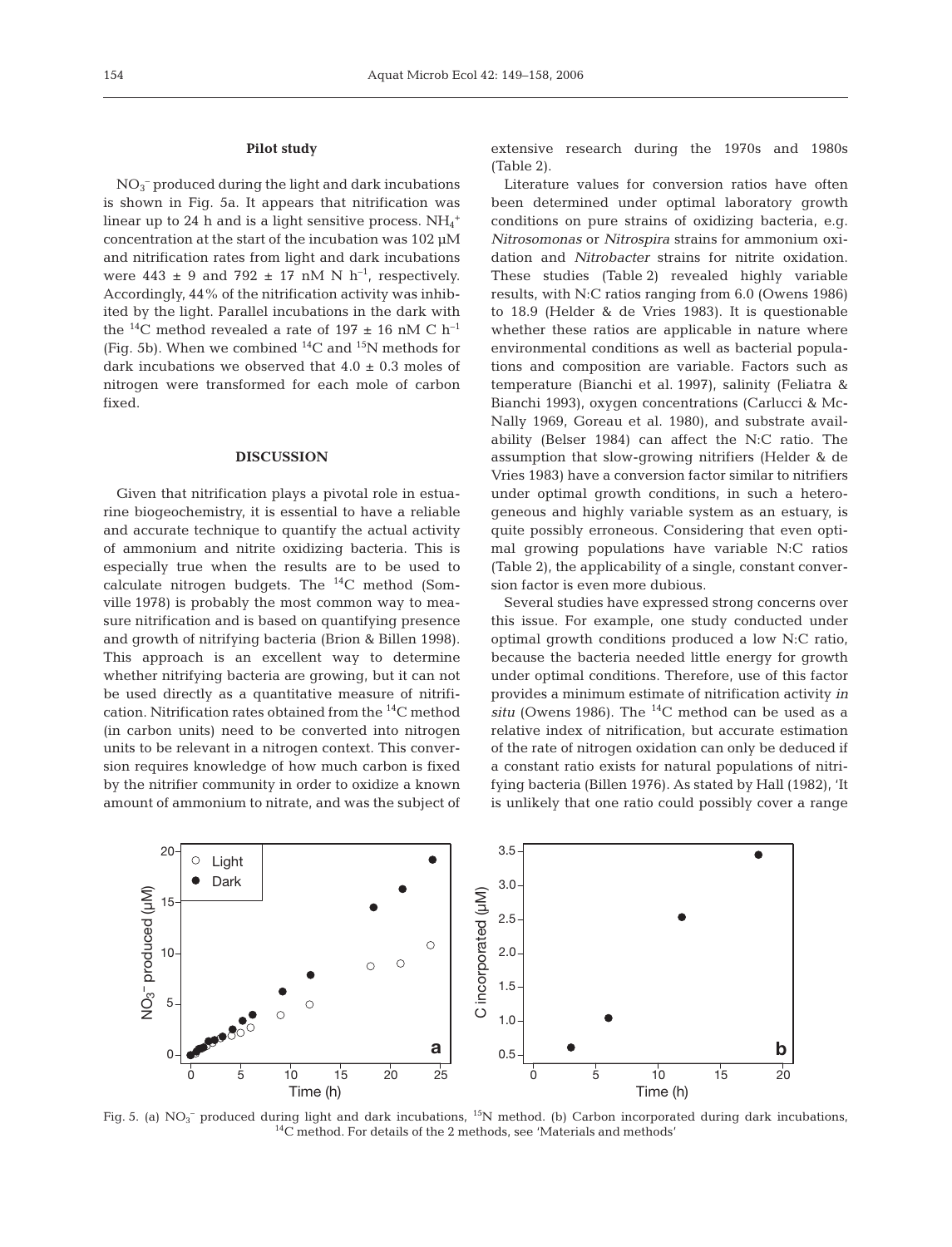of environmental conditions and that the absence of reliable data casts doubt on the general applicability of the  $^{14}$ C method as a quantitative measure of nitrification'.

Some attempts have been made to quantify the *in situ* N:C ratio through parallel measurements with the <sup>14</sup>C method and alternative methods for nitrification (Enoksson 1986, Feliatra & Bianchi 1993, Dore & Karl 1996, Bianchi et al. 1997). A <sup>15</sup>N labeling approach similar to the one used in this paper was used by Enoksson (1986), but the addition of labeled  $NH_4^+$  increased the concentration far above ambient concentrations. Consequently, potential rates were obtained and this complicated a direct comparison between methods. Nevertheless, the main conclusion was that the  $^{15}N$  method and  $^{14}C$ method should be used in parallel in future studies to determine whether the N:C ratio is constant. When comparing the  $^{14}C$  method

with direct measurements of changes in  $NO<sub>2</sub><sup>-</sup>$  and NO3 – concentrations in incubated samples, and using an N:C ratio of 8.3 (Billen 1976), Dore & Karl (1996) found that the 2 independent methods agreed reasonably well in open ocean waters despite exhibiting a high degree of variability. Nitrification has also been assessed with the <sup>14</sup>C method and via changes in  $NO<sub>2</sub>$ <sup>-</sup> concentrations using specific inhibitors that block the first and the second step of nitrification, respectively (Feliatra & Bianchi 1993, Bianchi et al. 1997). These studies demonstrated that the N:C ratio varied with salinity, and decreased from the river to the sea (Feliatra & Bianchi 1993). In addition, a strong negative correlation between the N:C ratio (values ranging between 3 and 9) and temperature was observed in the Indian sector of the Southern Ocean, confirming that

Table 2. Comparison of N:C ratio values

| N:C         | Bacterial community                                                                                        | Studied area           | Source                       |
|-------------|------------------------------------------------------------------------------------------------------------|------------------------|------------------------------|
| 8.3         | Enrichment cultures                                                                                        | North Sea              | Billen (1976)                |
| 18.9        | Cultures of pure Nitro-<br>somonas and Nitrobacter<br><i>winoqradskyi</i> strains                          | Ems-Dollard<br>estuary | Helder & de Vries<br>(1983)  |
| 9.1         | Cultures of Nitrosomonas<br>europaea and Nitrospira<br>sp. strains and Nitrobacter<br>winogradskyi strains | Cultured bacteria      | Belser (1984)                |
| 6.0         | Enrichment cultures                                                                                        | Tamar estuary          | Owens (1986)                 |
| $8.6 - 9.8$ | Natural samples                                                                                            | Rhone estuary          | Feliatra & Bianchi<br>(1993) |
| $2 - 60$    | Natural samples                                                                                            | Scheldt estuary        | Present study                |



Fig. 6.  $^{15}N$  method versus  $^{14}C$  method (for details of methods, see 'Materials and methods'). Dashed line: conversion factor 8.3 (Billen 1976); solid line: conversion factor 4.0 (our pilot study), November data: result from pilot study

the ratio fluctuates with environmental conditions (Bianchi et al. 1997).

Although these studies report variable N:C ratios and concerns about the validity of using 1 fixed ratio in a fluctuating environment, many other studies continue to report nitrification rates in nitrogen units based on the  $^{14}$ C method and converted with a ratio provided by those studies referred to above: e.g.Indrebo et al.(1979), Joye et al. (1999), Brion et al. (2000), and de Bie et al. (2002) used the N:C ratio of Billen (1976); Berounsky & Nixon (1990, 1993), Iriarte et al. (1997) and Iriarte et al. (1998) used the N:C ratio of Owens (1986); and Jiang & Bakken (1999a) used the ratio from Belser (1984).

The relationship between nitrifier activity and nitrifier growth observed in our study is shown in Fig. 6. A constant conversion factor imposes a straight line with

> a slope corresponding to the quantity of nitrogen transformed per unit carbon fixed. In the Scheldt estuary a conversion factor of 8.3 is often used (Billen 1976), which is shown as a dashed line in Fig. 6. We observed large, systematic deviations from the N:C ratio of 8.3 for January and October samples taken in the upper estuary (Fig. 6). Rates measured in January showed high nitrification activity and no or very low growth. In January, the water temperature was 4°C and a high N:C ratio agreed with the strong negative correlation between N:C ratio and temperature observed by Bianchi et al. (1997). Temperature decreases have been shown to induce bacteria to increase their sub-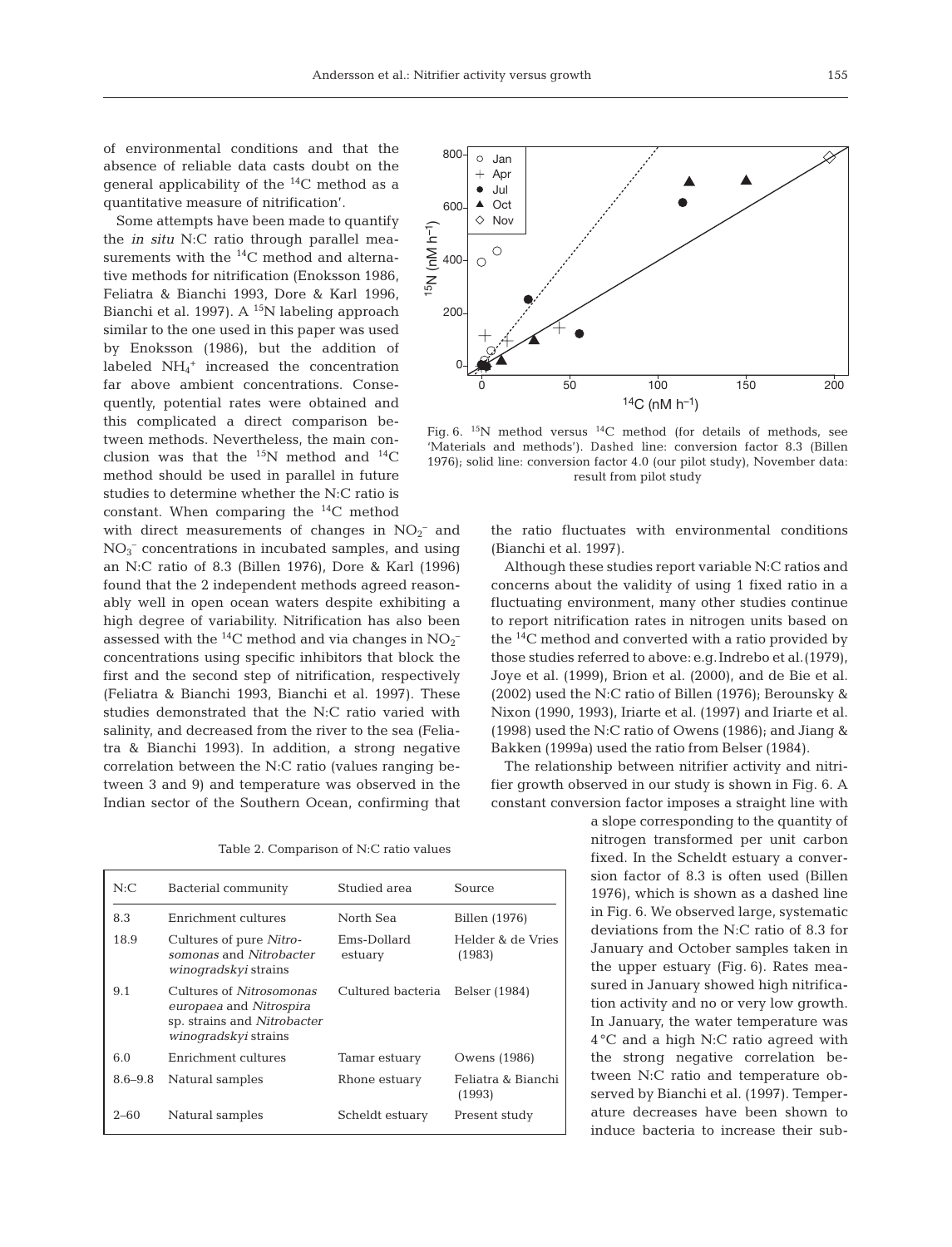

Fig. 7. N:C ratio  $< 25$  and relative error  $< 50\%$  versus O<sub>2</sub> concentrations

strate requirement for optimal growth (Wiebe et al. 1992). Accordingly, it may very well be that N:C ratios of nitrifying communities are seasonally variable in temperate systems. Nitrification can efficiently proceed at low temperatures (even  $\langle 0^{\circ}C \rangle$  despite the general impression that nitrifiers are inactive at temperatures below 4 to 5 °C (Collos et al. 1988). High activity without growth might also be due to heterotrophic nitrification, which can constitute a significant fraction of ammonium oxidation under favorable conditions (Zhao et al. 1999). This process would not be detected using the 14C method. A number of common denitrifying bacteria have the ability to carry out heterotrophic nitrification (Castignetti & Hollocher 1984). Heterotrophic nitrifiers occur among algae, fungi and bacteria and, in comparison to autotrophic nitrifiers, rates of heterotrophic nitrification are low, and occur preferentially under conditions not favorable for autotrophic nitrification (Schmidt et al. 2003). Low water temperatures in January could constitute such a condition. Complete heterotrophic growth has been demonstrated for both *Nitrosomonas* spp. and *Nitrobacter* spp. (Hall [1982] and references therein).

In contrast, October rates based on the 14C method were higher than would be predicted from an N:C ratio of 8.3. Our pilot experiment with tidal freshwater was conducted in November 2002 and produced an N:C ratio of 4.0 (solid line, Fig. 6), and October data from 2003 appeared to follow this trend. This result implies that bacteria grow faster during these periods than the energy from nitrification at N:C ratio of 8.3 would allow. There are several possible explanations for this: (1) bacteria may use an additional energy source or stored energy reserves, (2) community composition of ammonium-oxidizing bacteria in the estuary may vary over time and/or space, and these different communi-

ties may have variable optimal N:C ratios; metabolic activity and growth rates can differ among cultures (Jiang & Bakken 1999b) and thus also among different communities, (3) our N:C ratios may have been biased towards low values because of our neglect of ammonium regeneration that caused dilution of  ${}^{15}N$ , and (4) low N:C ratios coincided with low oxygen concentrations i.e. <100 µM. Higher carbon assimilation per unit nitrogen oxidized at low oxygen concentrations has been observed in several studies (Carlucci & McNally 1969, Goreau et al. 1980). Our results were consistent with these findings, which demonstrated a significant  $(p = 0.007, R^2 = 0.64)$  positive correlation between N:C ratio and oxygen concentration (Fig. 7).

Based on our results and previously published studies, we propose that a clear distinction should be made between nitrification activity expressed in units of nitrogen and nitrifier growth expressed in units of carbon. It is only under optimal steady-state conditions, such as in the open ocean or in a lake with long residence time, that a uniform N:C ratio is to be expected. Accordingly, we propose that the  $^{15}N$  method is preferable when nitrifier activity is of interest, while the less costly and less labor intensive  $^{14}$ C method provides a good measure of the growth of chemoautotrophic nitrifying bacteria. In addition to providing a direct measure of nitrifying activity in nitrogen units, the  $^{15}$ N method has 2 other advantages over the  $^{14}$ C method: (1) the  $15N$  method is independent of specific inhibitors, and (2) it enables light dependent studies of nitrification. Use of specific inhibitors has been questioned because these may not be 100% selective, i.e. they may inhibit other processes as well, or because they may not completely block all nitrifying activity (Oremland & Capone 1988). Not all natural communities of nitrifying bacteria are affected to the same extent by a given inhibitor, and responses to inhibitor concentration may vary among communities (de Bie et al. 2002). Moreover, several inhibitors are not soluble in water and require organic solvents for application, which may affect nitrification rates. One drawback of the  $15N$  method is that in waters with very low ambient  $\mathrm{NH_4}^+$  concentrations, the rates measured will be potential rather than actual *in situ* nitrification rates. We observed that light inhibited more than 40% of nitrifying activity and, depending on the system studied, it might be highly relevant to measure light dependence. Earlier studies demonstrated an important relationship between nitrification rate and light intensity (Ward 2005). In cultures of both oceanic and estuarine isolates,  $NH<sub>4</sub><sup>+</sup>$  oxidizers in oceanic communities were inhibited by light to a much greater extent than estuarine isolates (Horrigan & Springer 1990). This result was attributed to high  $\mathrm{NH_4^+}$  concentrations and high nitrification rates in estuaries. Our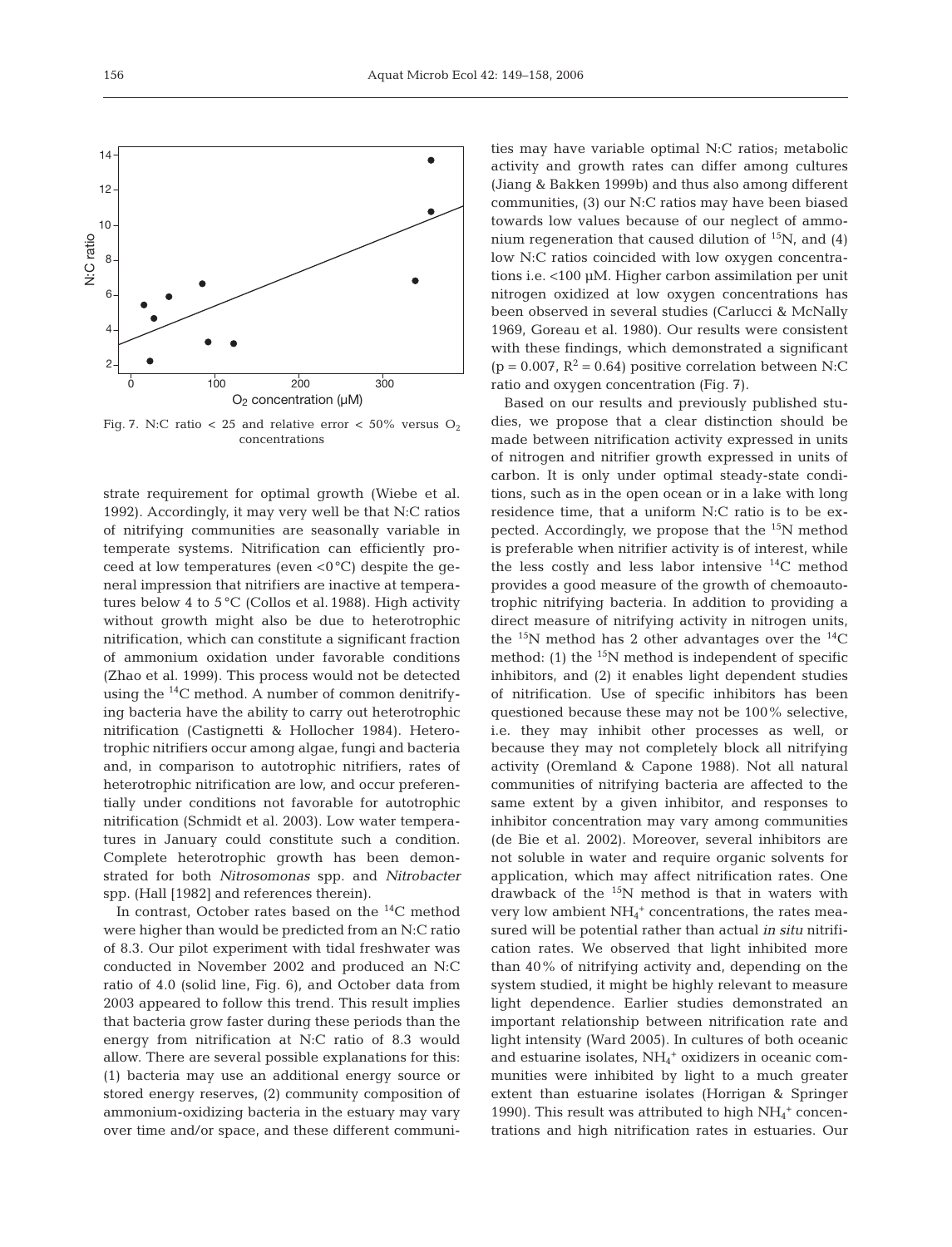light inhibition of 44% agreed with the findings of Horrigan & Springer (1990) for 1 of 3 estuarine isolates studied.

# **CONCLUSIONS**

The present study came to the following conclusions: (1) A comparison between the  $^{14}$ C method and  $^{15}$ N method for nitrification revealed that growth and activity can be uncoupled and consequently that N:C ratios can vary (from 2 to 60 in our study); (2) Oxygen concentration and temperature govern N:C ratios; (3) It is preferential to use  $^{15}N$  techniques over the  $^{14}C$  method to measure actual nitrification rates; (4) Nitrification is a light sensitive process: 44% of nitrifying activity was observed to be inhibited by light in this nitrogen-rich, turbid estuary.

*Acknowledgements.* We thank D. van der Wal and RIKZ Middelburg for providing the template for Fig. 1, P. van Breugel, M. Houtekamer, C. Kleppe-van Zetten, Y. van der Maas, J. Nieuwenhuize and J. Sinke for analytical support, and NIOO PhD students for valuable feedback on the manuscript. We also thank 3 anonymous reviewers for constructive feedback. This study was supported by Flemish-Dutch cooperation funds for Sea Research (NWO 832.11.002 and 832.11.007). This is NIOO-KNAW (Netherlands Institute of Ecology) publication number 3674.

# LITERATURE CITED

- Baeyens W, van Eck B, Lambert C, Wollast R, Goeyens L (1998) General description of the Scheldt estuary. Hydrobiologia 366:1–14
- Belser LW (1984) Bicarbonate uptake by nitrifiers: effects of growth rate, pH, substrate concentration, and metabolic inhibitors. Appl Environ Microbiol 48:1100–1104
- Berounsky VM, Nixon SW (1990) Temperature and the annual cycle of nitrification in waters of Narragansett Bay. Limnol Oceanogr 35:1610–1617
- Berounsky VM, Nixon SW (1993) Rates of nitrification along an estuarine gradient in Narragansett Bay. Estuaries 16: 718–730
- Bianchi M, Feliatra F, Treguer P, Vincendeau MA, Morvan J (1997) Nitrification rates, ammonium and nitrate distribution in upper layers of the water column and in sediments of the Indian sector of the Southern Ocean. Deep-Sea Res Part II 44:1017–1032
- Billen G (1976) Evaluation of nitrifying activity in sediments by dark 14C-bicarbonate incorporation. Water Res 10: 51–57
- Bodelier PLE, Libochant JA, Blom C, Laanbroek HJ (1996) Dynamics of nitrification and denitrification in root-oxygenated sediments and adaptation of ammonia-oxidizing bacteria to low-oxygen or anoxic habitats. Appl Environ Microbiol 62:4100–4107
- Bollmann A, Laanbroek HJ (2002) Influence of oxygen partial pressure and salinity on the community composition of ammonia-oxidizing bacteria in the Schelde estuary. Aquat Microb Ecol 28:239–247
- Bollmann A, Bar-Gilissen MJ, Laanbroek HJ (2002) Growth at low ammonium concentrations and starvation response as potential factors involved in niche differentiation among ammonia-oxidizing bacteria. Appl Environ Microbiol 68: 4751–4757
- Brion N, Billen G (1998) A reassessment of the  $H^{14}CO_3^-$  incorporation method for measuring autotrophic nitrification and its use to estimate the biomass of nitrifying bacteria. Rev Sci Eau 11:283–302
- Brion N, Billen G (2000) Wastewater as a source of nitrifying bacteria in river systems: the case of the River Seine downstream from Paris. Water Res 34:3213–3221
- Brion N, Billen G, Guzennec L, Ficht A (2000) Distribution of nitrifying activity in the Seine river (France) from Paris to the estuary. Estuaries 23:669–682
- Caffrey JM, Harrington N, Solem I, Ward BB (2003) Biogeochemical processes in a small California estuary. 2. Nitrification activity, community structure and role in nitrogen budgets. Mar Ecol Prog Ser 248:27–40
- Carlucci AF, McNally PM (1969) Nitrification by marine bacteria in low concentrations of substrate and oxygen. Limnol Oceanogr 14:736–739
- Castignetti D, Hollocher TC (1984) Heterotrophic nitrification among denitrifiers. Appl Environ Microbiol 47:620–623
- Collos Y, Linley EAS, Frikha MG, Ravail B (1988) Phytoplankton death and nitrification at low-temperatures. Estuar Coast Shelf Sci 27:341–347
- de Bie MJM, Speksnijder A, Kowalchuk GA, Schuurman T, Zwart G, Stephen JR, Diekmann OE, Laanbroek HJ (2001) Shifts in the dominant populations of ammonia-oxidizing beta-subclass proteobacteria along the eutrophic Schelde estuary. Aquat Microb Ecol 23:225–236
- de Bie MJM, Starink M, Boschker HTS, Peene JJ, Laanbroek HJ (2002) Nitrification in the Schelde estuary: methodological aspects and factors influencing its activity. FEMS Microbiol Ecol 42:99–107
- de Wilde HPJ, de Bie MJM (2000) Nitrous oxide in the Schelde estuary: production by nitrification and emission to the atmosphere. Mar Chem 69:203–216
- Dore J, Karl D (1996) Nitrification in the euphotic zone as a source for nitrite, nitrate, and nitrous oxide at Station ALOHA. Limnol Oceanogr 41:1619–1628
- Dugdale RC, Goering JJ (1967) Uptake of new and regenerated forms of nitrogen in primary productivity. Limnol Oceanogr 12:196–206
- Enoksson V (1986) Nitrification rates in the Baltic Sea: comparison of three isotope techniques. Appl Environ Microbiol 51:244–250
- Feliatra F, Bianchi M (1993) Rates of nitrification and carbon uptake in the Rhone River plume (northwestern Mediterranean Sea). Microb Ecol 26:21–28
- Garnier J, Servais P, Billen G, Akopian M, Brion N (2001) Lower Seine river and estuary (France) carbon and oxygen budgets during low flow. Estuaries 24:964–976
- Gazeau F, Gattuso JP, Middelburg JJ, Brion N, Schiettecatte LS, Frankignoulle M, Borges AV (2005) Planktonic and whole system metabolism in a nutrient-rich estuary (the Scheldt estuary). Estuaries 28(6):868–883
- Goreau TJ, Kaplan WA, Wofsy SC, McElroy MB, Valois FW, Watson SW (1980) Production of  $NO_2^-$  and  $N_2O$  by nitrifying bacteria at reduced concentrations of oxygen. Appl Environ Microbiol 40:526–532
- Hall GH (1982) Apparent and measured rates of nitrification in the hypolimnion of a mesotrophic lake. Appl Environ Microbiol 43:542–547
- Heip CHR (1988) Biota and abiotic environment in the Westerschelde estuary. Hydrobiol Bull 22:31–34